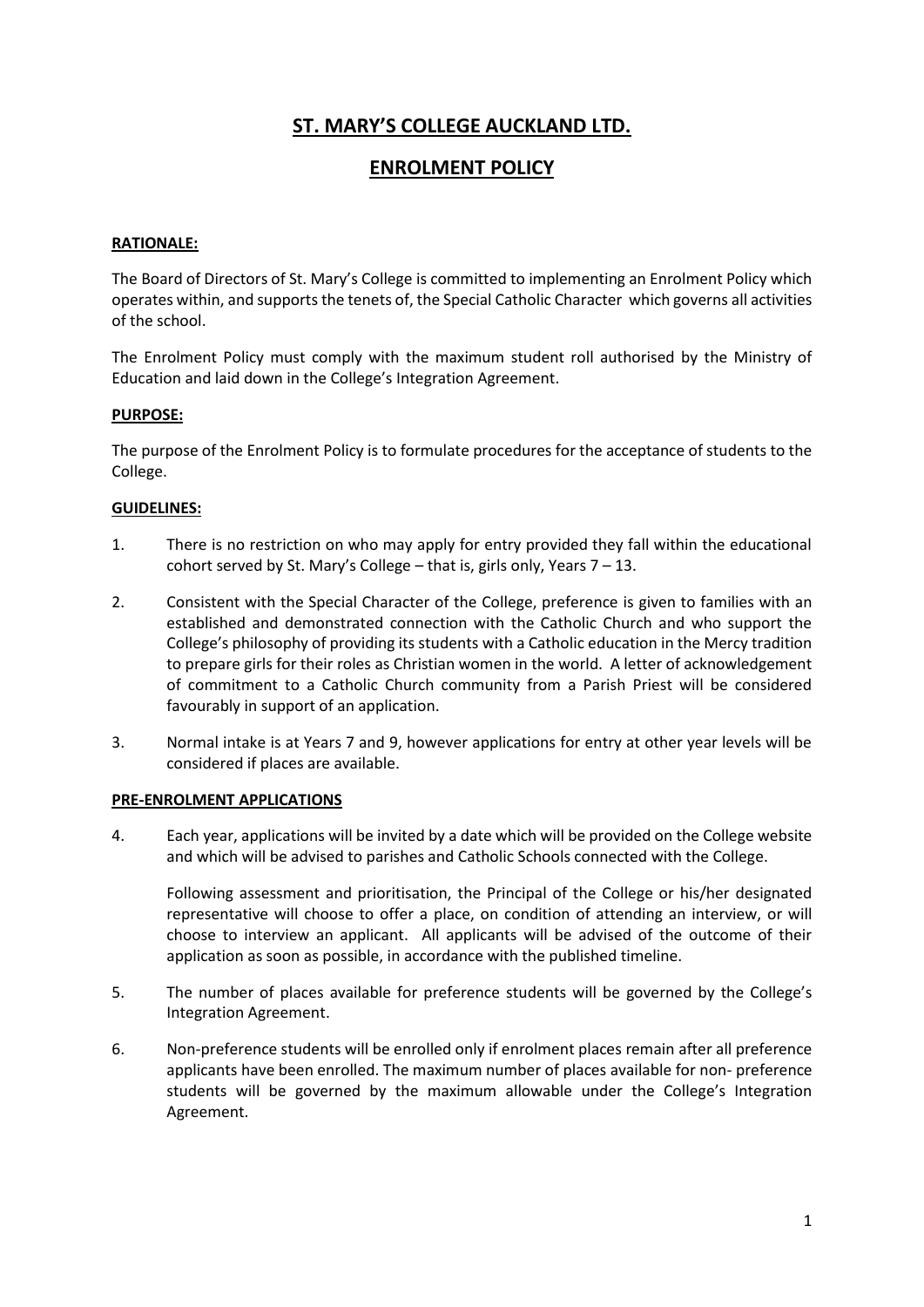#### **PRIORITISATION FOR ENROLMENT**

- 7. (i) **Preference Students**:
	- 1<sup>st</sup> Priority: Sisters of current preference students
	- 2<sup>nd</sup> Priority: **Sisters of former preference students**
	- 3<sup>rd</sup> Priority: All other preference students. At this priority level, priority of enrolment will be given to students who meet one or more of the following criteria:-
		- Applicants who have included a Catholic Baptism Certificate, and First Eucharist and Confirmation Certificates and then applicants who have included a Baptism Certificate.
		- Applicants from other Catholic Schools
		- Applicants who are daughters of past pupils of the College
		- Applicants who have an established historical family connection with the College
		- Applicants who demonstrate an ability/interest in Music.

If there are more applicants than there are places available for preference students, places will be allocated in order of the strongest matching to the above criteria and according to the date of receipt of the applicants' enrolment forms.

#### (ii) **Non Preference Students (If Places Available):**

- 1st Priority: Sisters of current non preference students
- **2nd Priority:** Sisters of former preference students
- **3rd Priority:** Applicants from other Catholic Schools
- **4th Priority:** Sisters of former non preference students
- **5th Priority:** All other non preference students. At this priority level, priority of enrolment will be given to students who meet one or more of the following criteria:
	- Applicants who are daughters of past pupils of the College
	- Applicants who have an established historical family connection with the College
	- Applicants who demonstrate an ability/interest in Music
	- Applicants who are children of employees of the College
	- Applicants who attend schools within a 5 km radius of the school.
- 8. The priority selection process set out above will operate at all year levels, depending on the number of places determined by the Principal to be available at those levels.

If the total number of applications is greater than the number of places available, unsuccessful applicants will have their names recorded on a waiting list within their relevant priority category. Parents will be offered a place on the waiting list which will expire 18 months following the date of application submission.

Applicants seeking priority status on the basis of enrolment at a particular primary school, a sibling relationship, relationship to a past student, an established historical family connection or ability/interest in Music, may be required to provide proof of their priority status.